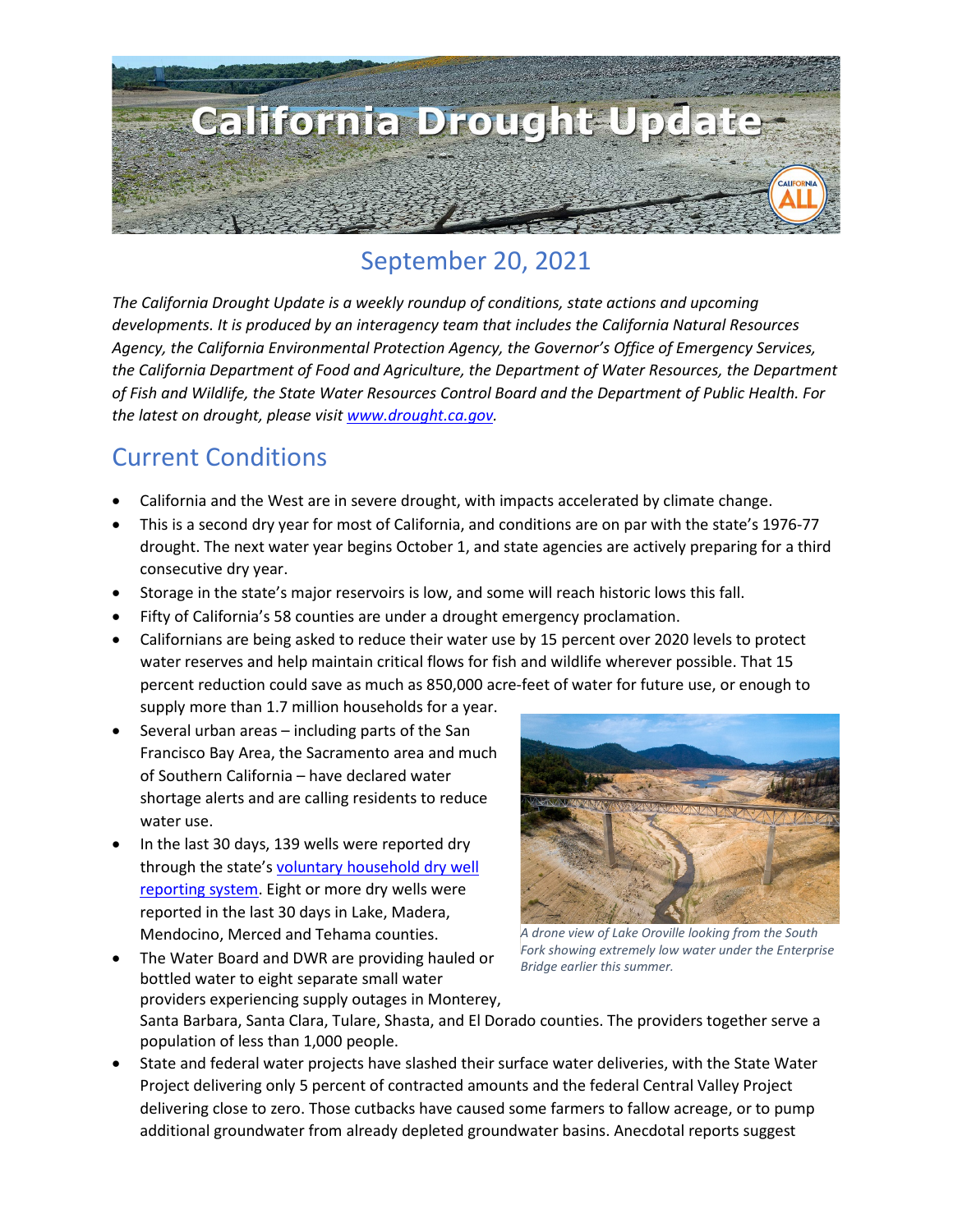cutbacks in the state's annual production of crops such as corn, cantaloupe, rice, tomatoes, and almonds.

- Extreme heat and near-record lack of precipitation are putting unprecedented stress on ecosystems and species, including iconic Chinook salmon.
- Many streams across the state are growing warm, slack, and disconnected. Fish and wildlife managers are monitoring conditions and where possible, relocating native fish and amphibian species and increasing hatchery production to compensate for losses. Some stream sections have been closed to fishing.
- The U.S. Bureau of Reclamation declared a first-ever water shortage on the Colorado River on August 16 based on record-low water levels in Lake Mead. While California will not see immediate reductions in its share of Colorado River deliveries under a 2019 drought contingency plan, Lake Mead storage is just over 9 million acre-feet, or just under 35 percent of capacity. Officials in seven states and federal agencies are fully committed to managing and adapting to the projected hydrology collaboratively.
- Through Governor Newsom's emergency proclamations, executive orders and direction, state agencies have been mobilized to rapidly respond to acute shortage conditions, including expediting assistance to communities experiencing dry wells, communities that have lost their supplies, fish and wildlife rescues and relocation efforts, and more.

## Recent State Actions

**Webinar on state drought relief funding (Sept. 16) –** DWR and the Water Board held an informational session on the financial and technical assistance available to communities suffering hardship due to the drought. The agencies provided details on funding sources, who is eligible to receive assistance, and the types of projects that can be funded. The state budget includes millions of dollars to assist small and rural communities, urban communities and underrepresented communities, including Tribes.

**Conservation discussion with water district leaders (Sept. 14)** – Leaders of CNRA, CalEPA, the Water Board, and DWR met with the leaders of dozens of public water districts and private water companies to discuss water conservation measures in support of the Governor's call for voluntary reductions of 15 percent and the potential for a third consecutive dry winter.

**Scott and Shasta rivers curtailment orders (Sept. 10) –** Curtailment orders on groundwater and surface water diversions were sent to surface water diverters in the Scott and Shasta watersheds, and to groundwater users in the Scott River watershed due to the strong surface water-groundwater connection in that system.

**Drought and water resource funding (Sept. 10) –** The Legislature approved budget legislation, now awaiting the Governor's signature, that includes nearly \$5.2 billion in water-related investments, including \$815 million for drought relief and response activities.

**Native frog rescue (Sept. 9) –** Using an ice-cooled, aerated bucket, CDFW staff rescued an estimated 1,500 federally endangered Sierra Nevada yellow-legged frog tadpoles from rapidly drying pools on Rattlesnake Creek in Nevada County and moved them to perennial aquatic habitat in the greater Mossy Pond area.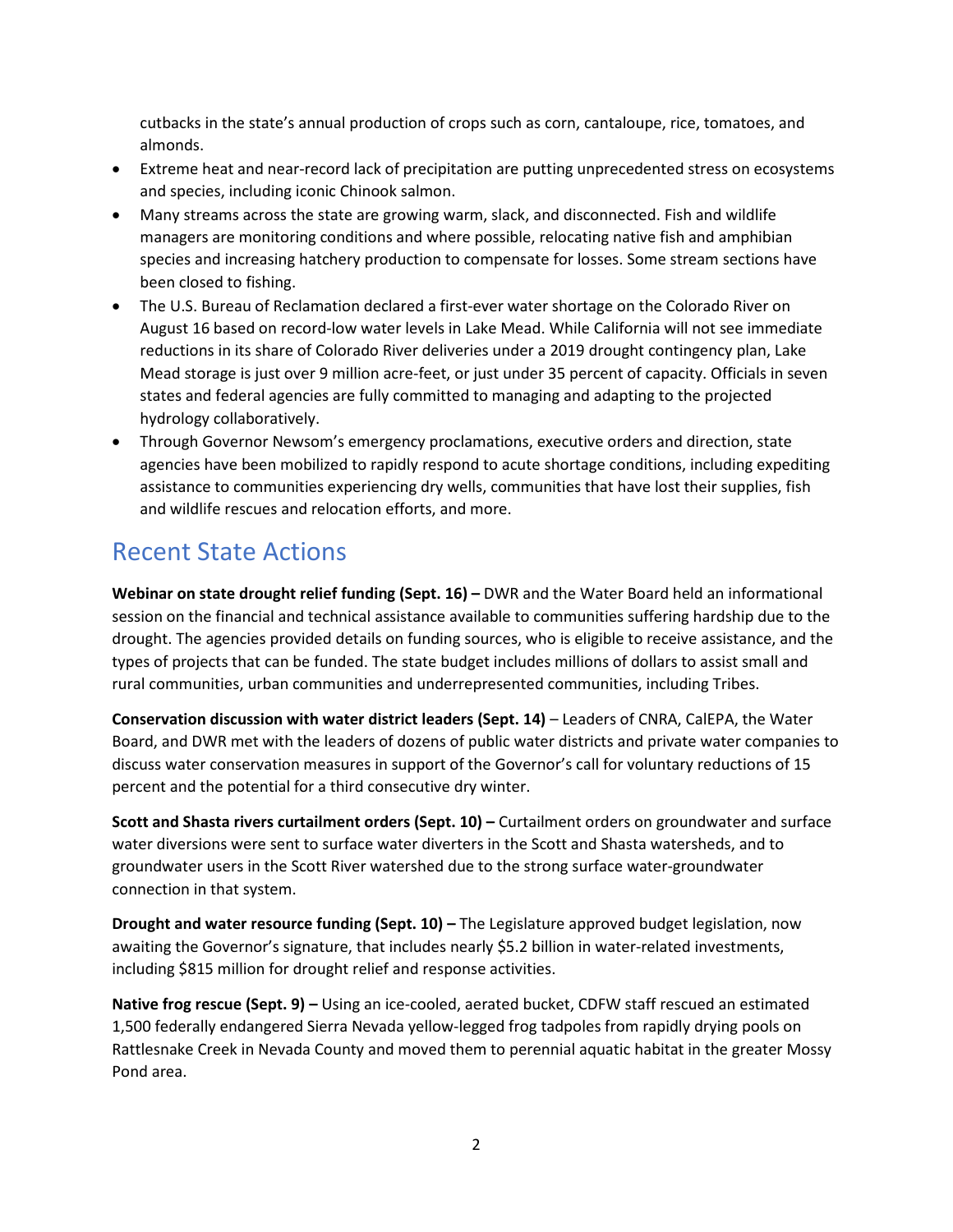**Draft groundwater management principles and strategies released for public comment (Sept. 8) –** DWR and the Water Board released for a 30-day public review a [draft](https://water.ca.gov/-/media/DWR-Website/Web-Pages/Programs/Groundwater-Management/DrinkingWater/Files/Drinking-Water-Well-Principles-Sept2021.pdf) set of principles and strategies for groundwater management and drinking water wells. The document was called for by the Governor in his April 21 drought executive order. The document aims to outline solutions that if implemented could support groundwater-dependent communities to mitigate and plan for potential impacts of drought.

Fish and Wildlife drought relief funding (Aug. 26) – The Wildlife Conservation Board approved a \$6 million grant to CDFW to administer a block grant to reduce the negative effects of drought on fish and wildlife passage including, but not limited to, fish impediment removal, voluntary drought agreements and forbearance/land fallowing type projects.

**Local governments briefed on state drought funding (Aug. 25 and 31) –** DWR and the Water Board organized joint webinars on [state emergency funding](https://www.waterboards.ca.gov/drought/drought_funding_for_counties/) for counties, local governments, and community groups that can partner with counties on drought response actions that include assessments, bottled water or hauled water and tanks, and well repairs/replacements or consolidation for state small water systems and domestic wells. More than 200 people attended the first webinar on Aug. 25.

**Drought relief funding dispatched to struggling systems (Aug. 11):** DWR, in coordination with the Water Board, continues to direct funding to small water systems through the Small Community Drought Relief Program. In th[e first round](https://water.ca.gov/News/News-Releases/2021/Aug-21/State-Agencies-Announce-First-Round-of-Commitments-for-Drought-Funding-Small-Communities) announced on Aug. 11, \$25 million was directed to 10 small [water systems](https://water.ca.gov/-/media/DWR-Website/Web-Pages/Work-With-Us/Grants-And-Loans/Small-Community-Drought-Relief/Grants-Funding-Location-Map) in Tulare, Siskiyou, Shasta, Lake and Kern counties. The funds will support a range of projects including emergency water system repairs, infrastructure such as new wells and water storage tanks, and improvements to intakes and distribution systems. Additional funding will be dispatched in coming weeks.

**Coho salmon relocated from Russian River hatchery (mid-August):** CDFW relocated 4,000 juvenile coho salmon from the Warm Springs Fish Hatchery near Lake Sonoma in Geyserville to a conservation facility at a high school in Petaluma where they will be reared until conditions improve. The National Marine Fisheries Service and Sonoma Water assisted, and Jackson Family Wines funded the effort.



*In July and August, about 4,000 juvenile Coho salmon were relocated from Warm Springs Hatchery to the conservation facility at Casa Grande High School in Petaluma where they will be reared until conditions improve.*

**Bay-Delta water diversion curtailments (Aug. 20) and webinar (Aug. 31):** The Water Board issued curtailment orders to approximately 4,500 right holders (covering approximately 10,300 unique rights) to protect drinking water supplies, prevent salinity intrusion, and minimize impacts to fisheries and the environment. Altogether, there are 6,600 right holders in the Sacramento-San Joaquin Delta. The number of right holders that have been directed to cease all diversions may be adjusted throughout the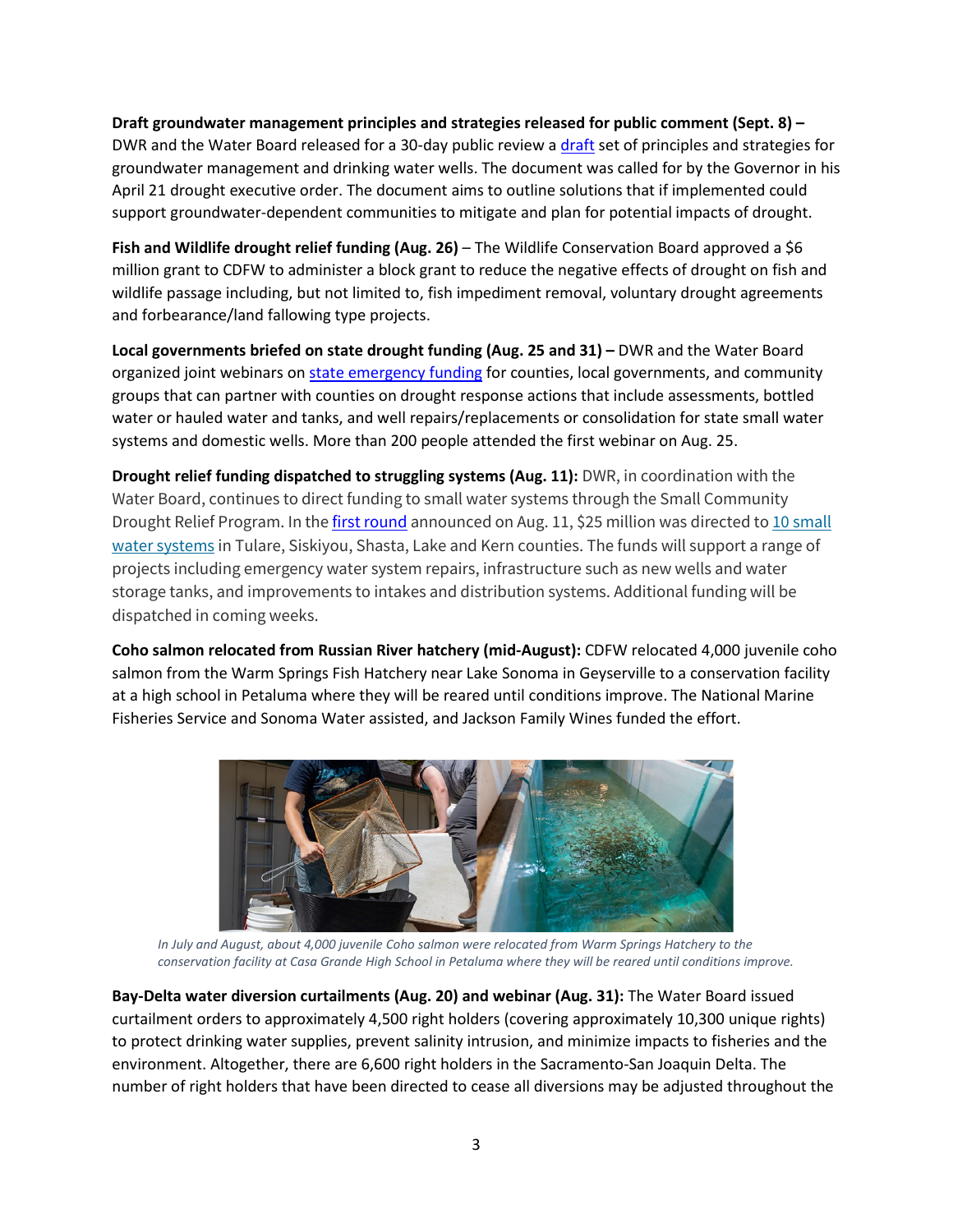fall as water supply in the Delta fluctuates and weather conditions change. The Water Board is offering [reporting assistance to water right holders,](https://www.waterboards.ca.gov/drought/delta/) including a virtual webinar held on Aug. 31.

**Adjustments to curtailments (ongoing):** As the irrigation season ends, the Water Board is lifting some water right curtailments. In the Sacramento-San Joaquin Delta, approximately 4,500 curtailments were lifted in September due to decreased demand and rice field drainage making additional water available. It is anticipated these rights will be curtailed again in October once rice field drainage is largely over. Adjustments to curtailments will be made over the coming week in lower Russian River watershed as well.

## Current Water Right Curtailments

The following watersheds have water right curtailments in place. Also shown are the current number of curtailed rights or right holders (counts will change as hydrology changes) as of Sept. 16:

- **Russian River (Upper)**: Approximately 1,500 rights curtailed.
- **Russian River (Lower)**: Approximately 300 rights curtailed. Some curtailments lifted in September due to decreased demand as growing season ends. Curtailments updated monthly.
- **Delta**: Approximately 10,300 rights curtailed in August. Approximately 4,500 curtailments lifted in September in the Sacramento watershed due to decreased demand and rice field drainage making additional water available. It is anticipated these rights will be curtailed again in October once rice field drainage is largely over.
- **Scott and Shasta**: Curtailments issued Sept. 9, with approximately 2,300 curtailments estimated between both watersheds. A compliance assistance webinar is scheduled for Sept. 23.
- **Mill and Deer**: Draft regulations planned for adoption at the Sept. 22 Water Board meeting. Could affect approximately 23 diverters.

# Tribal / Local Actions

- **Tribal governments:** Tribal emergency drought proclamations as reported by Cal OES to date: Karuk Tribe, Resighini Rancheria, Tule River Indian Tribe, Yurok Tribe, Wiyot Tribe.
- **Local government:** Local emergency drought proclamations as reported by Cal OES to date: Butte, Colusa, Fresno, Glenn, Humboldt, Lake, Marin, Mendocino, Modoc, Napa, Nevada, San Joaquin, San Luis Obispo, Santa Barbara, Santa Clara, Siskiyou, Sonoma, Tulare, Tuolumne, Yolo.

#### Upcoming Decisions / Milestones

**Launch of updated Save Our Water public education campaign:** The statewide water conservation campaign will launch new messaging on social media and radio beginning **Sept. 20** to encourage Californians to reduce water use. The campaign is managed by DWR in partnership with local water agencies. Updated conservation tips and materials will be available at [www.saveourwater.com.](http://www.saveourwater.com/)

**Drought and water project operations update:** DWR and the Bureau of Reclamation will provide an update on drought conditions, water project operations and planning for next year at the Water Board's **Sept. 21** meeting.